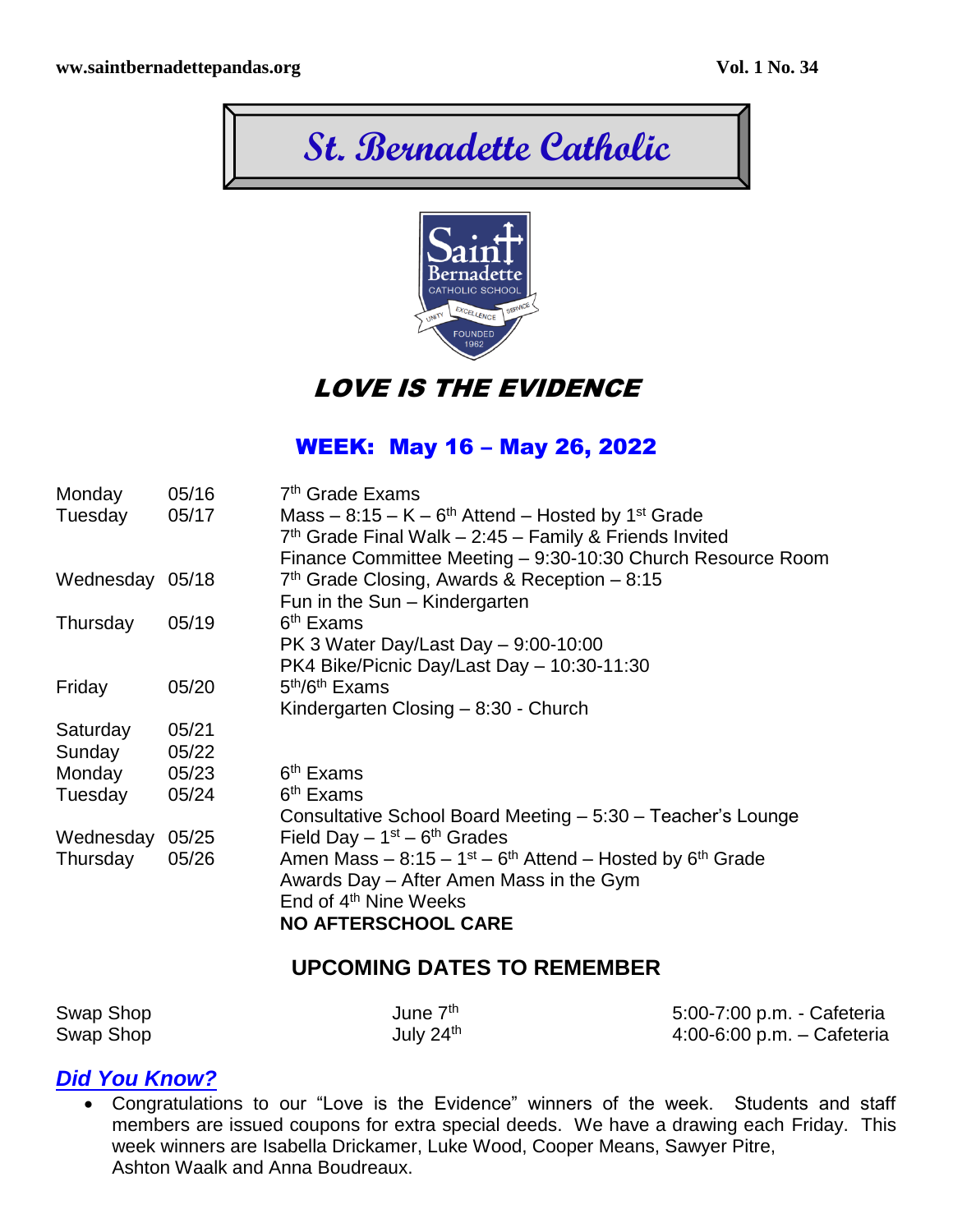- All Math Class Champs can wear their t-shirts, blue jeans and tennis shoes tomorrow, Tuesday, May 17<sup>th</sup>.
- Congratulations to the following 4-H students that won awards at the recent 2022 Achievement Day Awards:

Career Preparation - 4<sup>th</sup> Grade 2<sup>nd</sup> Place – Madison Naquin 3<sup>rd</sup> Place - Lily LeBoeuf Team Demonstrations – 4<sup>th</sup> Grade 1st Place – Annelise Hatch and Lily LeBoeuf Individual Demonstrations - 4<sup>th</sup> Grade 1<sup>st</sup> Place - Madison Naquin 2<sup>nd</sup> Place – Darcey Chiasson Public Speaking - 4<sup>th</sup> Grade 1<sup>st</sup> Place - Madison Naquin 2<sup>nd</sup> Place – Lily LeBoeuf 3 rd Place – Annelise Hatch 2022 Club Recognition St. Bernadette 2022 Outstanding 4-H Members Victoria Chatagnier – St. Bernadette Lily LeBoeuf – St. Bernadette

- $\bullet$  Our seventh grade closing will be on May 18<sup>th</sup>, beginning with Mass at 8:15. All parents, grandparents and loved ones are invited to attend. Following Mass there will be a reception in the gym. We can't prevent a parent from checking out a sibling to attend Mass, but please be mindful that the siblings will be still reviewing for exams and tests.
- Our Kindergarten closing will be on May 20<sup>th</sup> at 8:30 in church. Parents and quests are invited to attend.
- We are looking forward to seeing the parents and grandparents of our 1<sup>st</sup> grade students at mass on Tuesday, May 17<sup>th</sup> and the parents and grandparents of our  $6<sup>th</sup>$  grade students at mass on Thursday, May 26<sup>th</sup>. We ask that at this time, that all visitors be seated in the chairs in the back of church and not mix with the classes.
- All parents are invited to attend our closing award ceremony in the Gym on Thursday, May 26<sup>th</sup>, immediately following Mass. Please enter the Fr. Patrick O'Brien Center through the glass doors from the Herbert Hall parking lot. All visitors must use the bleachers.
- **Students are allowed to check out after the awards ceremony in the gym, with their teacher. There is also no AFTERSCHOOL CARE on May 26th .**
- Please note that the school office will be closed on Monday, May  $30<sup>th</sup>$  in observance of Memorial Day. The office will be open from May  $31^{st}$  – June  $3^{rd}$  from  $9:00 - 2:00$ . The school office will be closed for the summer beginning June  $6<sup>th</sup>$ . Phone messages are checked weekly.
- Vandebilt Catholic High School will be hosting several camps this summer: Cheer, Art, Jerwaski Coleman Basketball Academy, Volleyball, Softball, Baseball and Basketball. A flyer is on our website with more information on how to sign up.
- On Wednesday, May 25th, 1st-6th graders will participate in Field Day. Students will be allowed to wear appropriate length shorts, assigned colored t-shirt, and tennis shoes. Students will be allowed to purchase concessions. Concessions will be sold for 50 cents each. A good idea would be to send your child with a labeled gallon size Ziploc to carry their money and concessions they purchase. Parents who sign up to volunteer to help with stations must be Safe Environment trained. Any and all help is greatly appreciated. We are looking forward to a fun filled day for our students!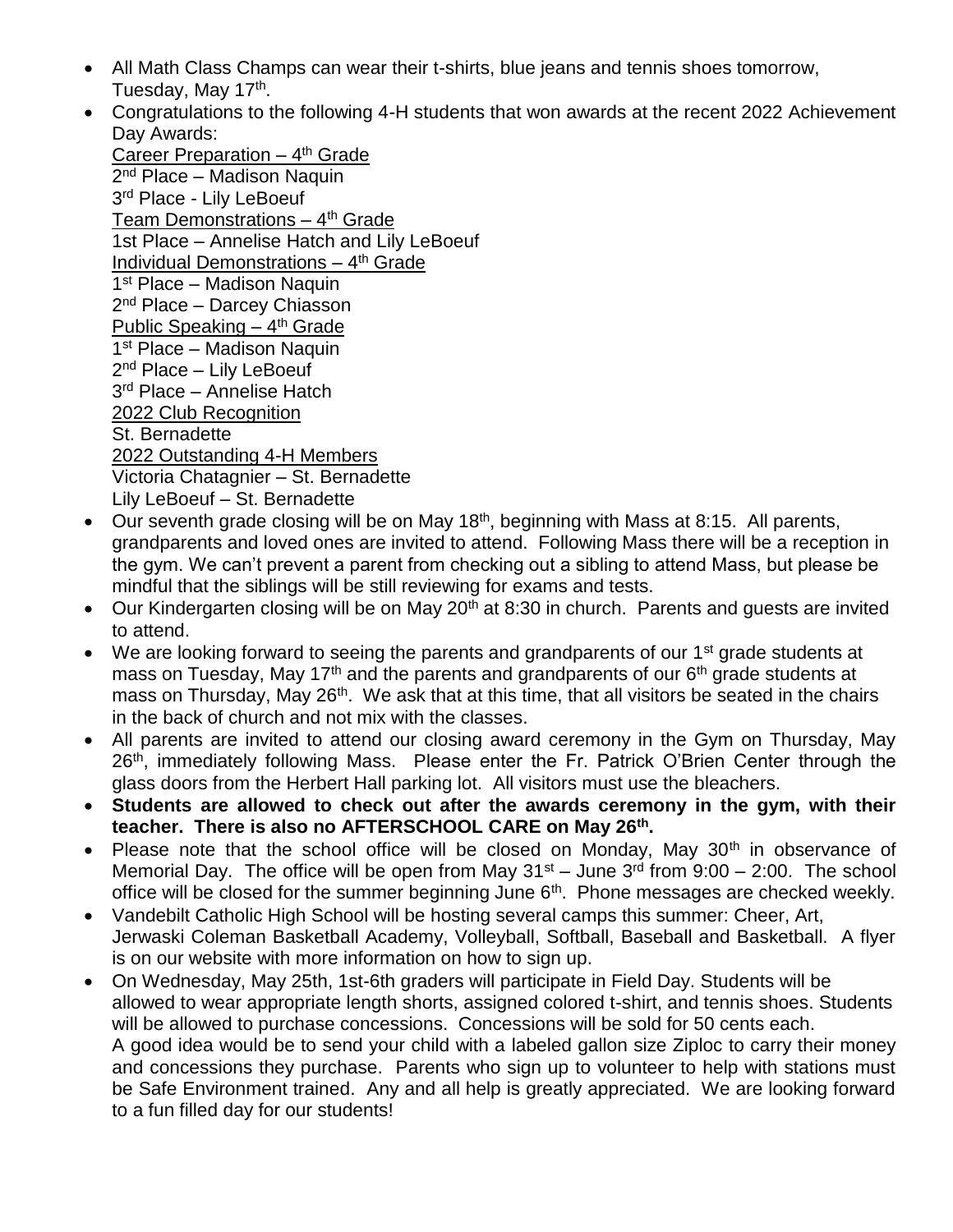Assigned colored t-shirts for Field Day are as follows: 1st grade- Red 2nd grade-Green 3rd grade-Yellow 4th grade-Purple 5th grade-Blue 6th grade-Orange

#### **5 th & 6th Grade Exam Schedule**

| Thursday, May 19th | Reading (6 <sup>th</sup> ) |
|--------------------|----------------------------|
| Friday, May 20th   | Science (5 <sup>th</sup> ) |
|                    | Math $(6th)$               |
| Monday, May 23rd   | Social Studies (6th)       |
| Tuesday, May 14th  | Spelling (6th)             |

• Please note that there are updates to the calendar for next school year. .

#### 2022 - 2023 Calendar

| Diocesan Educator's Conference                                       | August 3            |
|----------------------------------------------------------------------|---------------------|
| <b>Teacher In-Service</b>                                            | August 3            |
| Book Day (1 <sup>st</sup> -7 <sup>th</sup> ) & Meet and Greet PK3-K) | August 4            |
| First Day of School Grades 1-7                                       | August 5            |
| Pre K and Kindergarten Boys Start School                             | August 11           |
| Pre K and Kindergarten Girls Start School                            | August 12           |
| All Pre K and Kindergarten Students Go to School                     | August 15           |
| HOLIDAY - Labor Day                                                  | September 5         |
| Teacher In-Service (No School)                                       | September 6         |
| <b>Three Way Conferences</b>                                         | October 13          |
| <b>HOLIDAY - Fall Break</b>                                          | October 14 & 17     |
| <b>HOLIDAY - Thanksgiving Break</b>                                  | November 21 - 25    |
| <b>HOLIDAY - Christmas Break</b>                                     | December 20- Jan. 2 |
| <b>HOLIDAY - MLK Day</b>                                             | January 16          |
| <b>HOLIDAY - Mardi Gras Break</b>                                    | February 20-24      |
| <b>HOLIDAY - Easter Break</b>                                        | April 7 - 14        |
| 7 <sup>th</sup> Grade Closing                                        | May 17              |
| PK3 Last Day                                                         | <b>May 18</b>       |
| PK4 Last Day                                                         | <b>May 18</b>       |
| Kindergarten Last Day                                                | May 19              |
| Last Day of School Grades 1-6                                        | <b>May 25</b>       |
| <b>Teacher In-Service Day</b>                                        | <b>May 26</b>       |